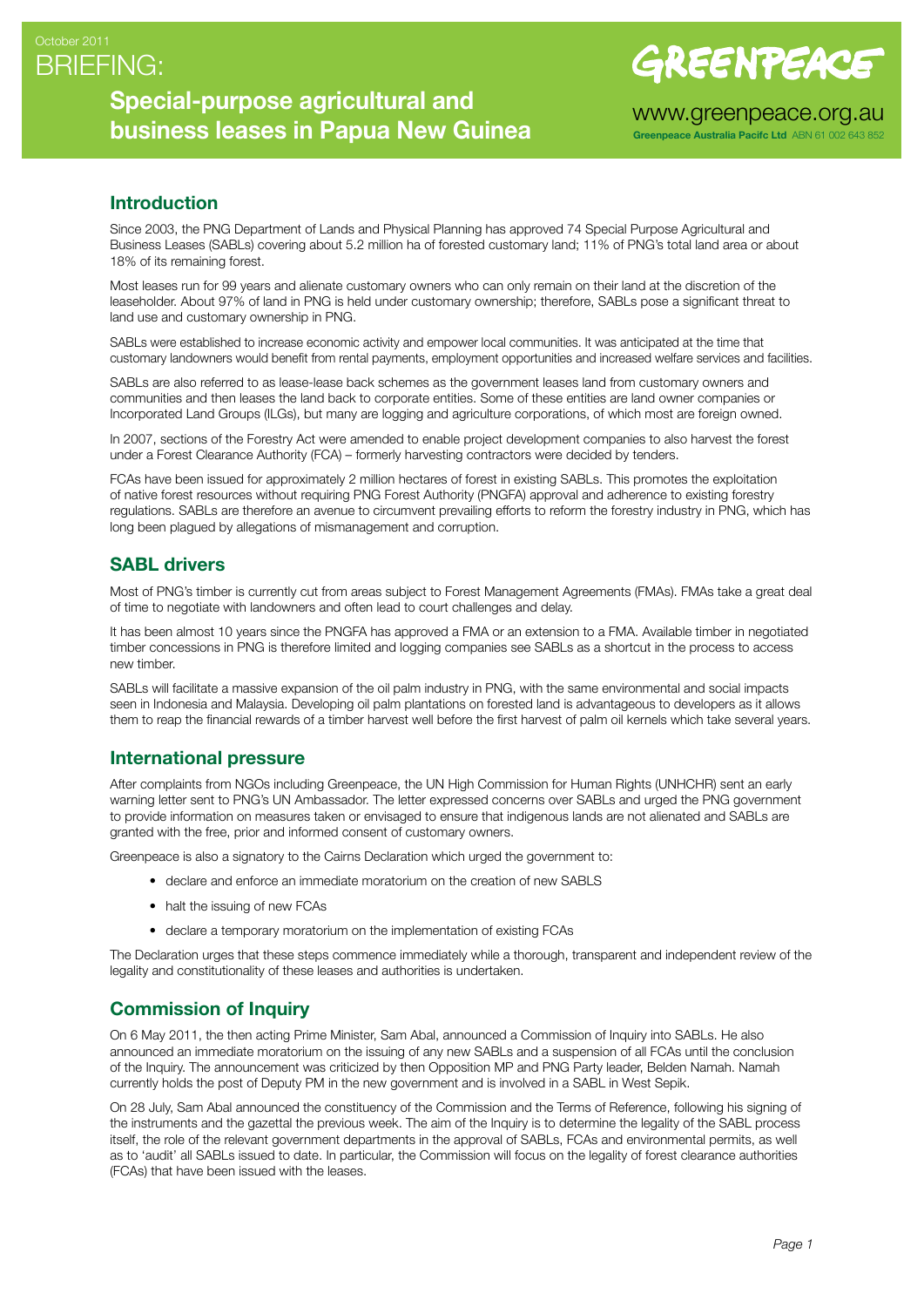## BRIEFING: October 2011

# **Special-purpose agricultural and business leases in Papua New Guinea**

GREENPEACE

www.greenpeace.org.au

**Greenpeace Australia Pacifc Ltd** ABN 61 002 643 852

The final Terms of Reference for the Commission was signed on 4 August and, after numerous delays, the Commission began on 30 August and was to conclude on 21 October. The Commission has now sought an extension to March 2012.

The Commission has already been compromised by the "loss" of documentation by the Department of Planning pertaining to 31 of the 74 leases. It is believed that many SABLs do not have adequate documentation for them to be upheld and will be found unlawful.

The Commission has announced regional hearings to interview communities within SABLs. Some leases are also likely to be found wanting due to landowner opposition or unlawful approval such as the unauthorised use of children's names on lease documents.

The Commission's findings could also be linked to PNG's potential funding for REDD (reducing emissions from deforestation and forest degradation in developing countries). The international community has agreed to provide \$3.5 billion in support of REDD+ readiness globally between 2010 and 2012 and a total of \$30 billion to support climate action in the developing world from 2010-2012 and has expressed intentions to raise \$100 billion a year in long-term funds by 2020.

PNG's UN-approved National Plan for REDD will release 6.4 million US dollars for UN-backed projects. To achieve the emissions reductions set out in the National Plan, the majority of FCAs issued with SABLs must be withdrawn.

The Commission's findings are to be presented to parliament by the PM – as required under the *Commission of Inquiry Act*.

## **The Pomio lease**

The District of Pomio has a population of about 45,000 and lies on the southeastern coast of East New Britain Province. It is one of the least developed districts in the East New Britain and indeed PNG.

See map: <http://www.maplandia.com/papua-new-guinea/east-new-britain/pomio/>.

On 26 May 2004, Memalo Holdings Limited was incorporated listing six landowner companies as shareholders; Pomata Limited, Unung-Sigite Limited, Ralopal Investment Limited, Ura-Mosi Limited (since delisted), Mosi-Ngelu Limited (since delisted) and Nakiura Investment Limited. All of which were incorporated on the same day.

In 2008, three SABLs were gazetted in West Pomio. These 99 year leases, covering an area of 44,100 ha were leased to landowner companies Pomata Investments Ltd, Nakiura Investment Limited and Ralopal Investment Limited.

The area encompasses an active Eco-forestry Programme sanctioned by PNGFA through the EU funded PNG Eco-forestry Programme (2001-2008) leading on from the IRECDP Pilot (1995-2001), which has seen EU funded infrastructure built worth between K0.75-1.25 million (EUR 250000 - EUR 416,000).

The Rimbunan Hijau (RH) owned company, Gilford Limited received a Forest Clearing Authority in 2009 and landed at West Pomio with logging equipment in late 2010. Logging has continued since then with about 8 shipment of round logs exported to China.

About 200,000 palm oil seedlings wait to be planted on the leases. The project is claimed to be worth K500 million and will see 40ha of the 44,000 ha site cultivated by the end of 2011.

It is understood that the project will link with the development by Tzen Limited at Wide Bay. Tzen are also thought to be owned by RH.

#### **Concerns of Pomio landowners**

Protests began in April after concerted efforts by local landowners to reason with Memalo and Gilford.

In April, landowners began road blocks to stop logging. Police from Port Moresby were flown in to act as security guards for Gilford and one landowner was arrested after an altercation with a Memalo Holdings director.

In July, villagers from Mu, Bairiman, Roven, Mauna, Lau, Kaitong and Kuapal presented a petition to the District Administrator, Pomaleu Langisan demanding that Gilford stop operations and leave the area.

On 6 October, the day after the Commission of Inquiry announced it would investigate the Pomio SABL, RH flew police officers into the area. The police proceeded to attack villagers with fanbelts and sticks before locking up some in shipping containers.

Read more about the conflict:

- [http://www.theage.com.au/national/pngs-great-land-grab-sparks-fightback-by-traditional-owners-20111013-](http://www.theage.com.au/national/pngs-great-land-grab-sparks-fightback-by-traditional-owners-20111013-1ln1m.html#ixzz1avVTJyEv ) [1ln1m.html#ixzz1avVTJyEv](http://www.theage.com.au/national/pngs-great-land-grab-sparks-fightback-by-traditional-owners-20111013-1ln1m.html#ixzz1avVTJyEv )
- • [http://www.abc.net.au/news/2011-10-11/png-police-reveal-crackdown-financed-by-loggers/3496032](http://www.abc.net.au/news/2011-10-11/png-police-reveal-crackdown-financed-by-loggers/3496032)

The Commission of Inquiry will hold its regional hearing in East New Britain between 24 October and 4 November.